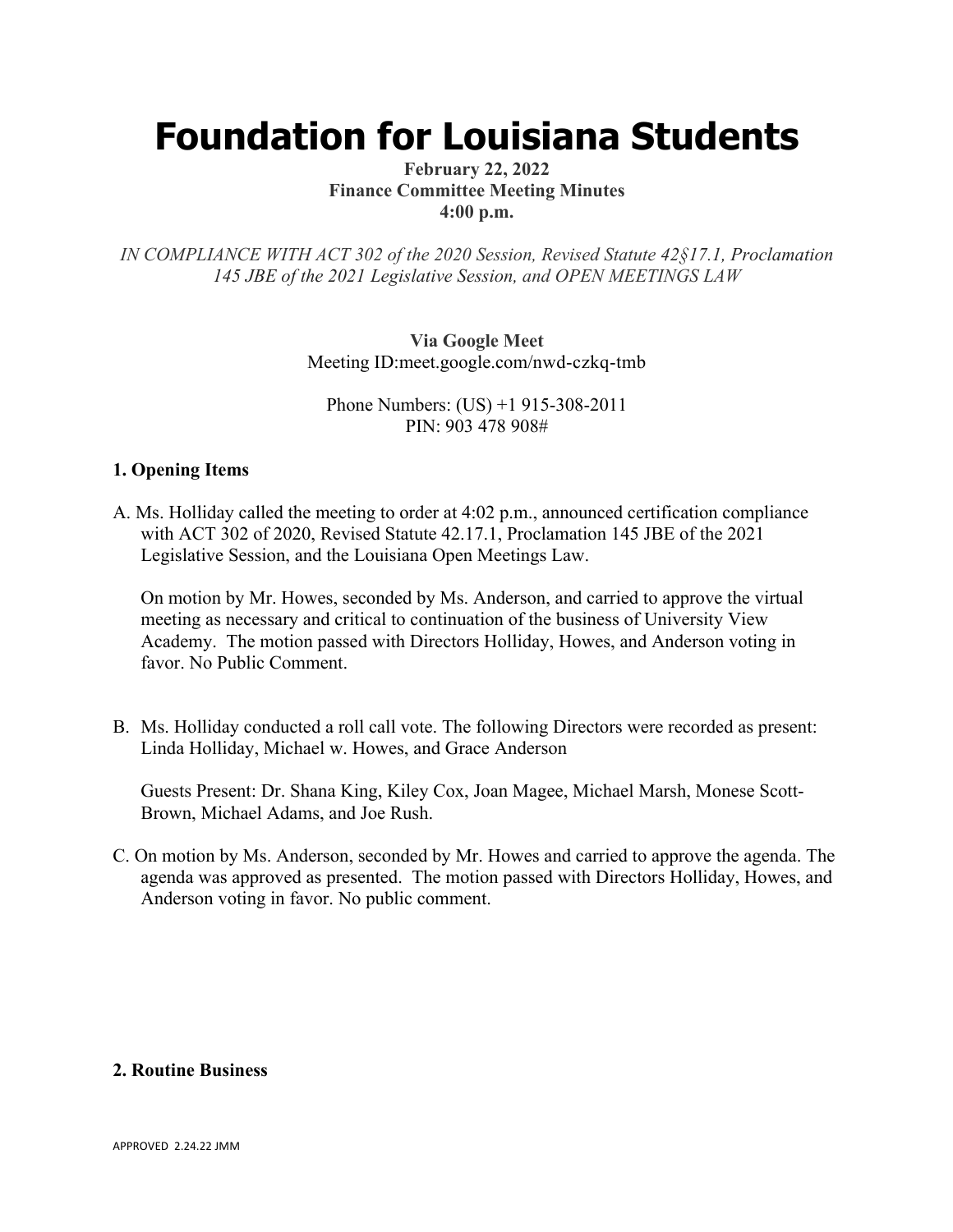A. On motion by Ms. Anderson, seconded by Mr. Howes to approve the January 25, 2022 Finance Committee Meeting minutes. The minutes were approved as presented. The motion passed with Directors Holliday, Howes, and Anderson voting in favor. No public comment.

## **3. Oral Reports**

A. Ms. Monese Scott- Brown presented the Monthly Financial Report for the month of January 2022 to include revenue/expenses, an update on net income from grant funding, and a recommendation by Ms. Anderson to include a balance sheet in the financial reporting in the future. No public comment.

### **4. New Business**

- A. Ms. Holliday and Ms. Cox led the Discussion and Approval of Status of Current Facilities Projects to include updates on the Lynx Den, Academic Center, and Henderson Center. No public comment.
- B. Ms. Holliday led the Discussion of Proposed New Facilities Projects to include current utility consumption for all facilities. No public comment.
- C. Ms. Holliday led the Discussion and Approval of availability of funds for Mold Extraction Contract Changes. On motion by Mr. Howes, seconded by Ms. Anderson and unanimously carried to recommend to the full Board that the funds are available for mold extraction. No public comment.
- D. Ms. Holliday and Dr. King led the Discussion and Approval of availability of funds for hiring a COVID Manager to include a new title of Risk Manager/Safety Manager and associated duties. On motion by Ms. Holliday, seconded by Ms. Anderson and unanimously carried to recommend to the full Board a change of title to Risk Manager. The motion passed with Directors Holliday, Howes, and Anderson voting in favor. No public comment.

On motion from Ms. Holliday, seconded by Ms. Anderson and unanimously carried to recommend to the full Board to set aside available ESSER funds (\$300,000) for the purpose of hiring a Risk Manager and related materials. No public comment.

E. Ms. Holliday, Dr. King, and Mr. Rush led the Discussion and Approval of availability of funds for Purchase of Computer Cases and Warranty. On motion by Mr. Howes, seconded by Ms. Anderson, and unanimously carried to recommend to the full Board that funds (\$395,000) are available for the purchase of computer cases and warranty. The motion passed with Directors Holliday, Howes, and Anderson voting in favor. No public comment.